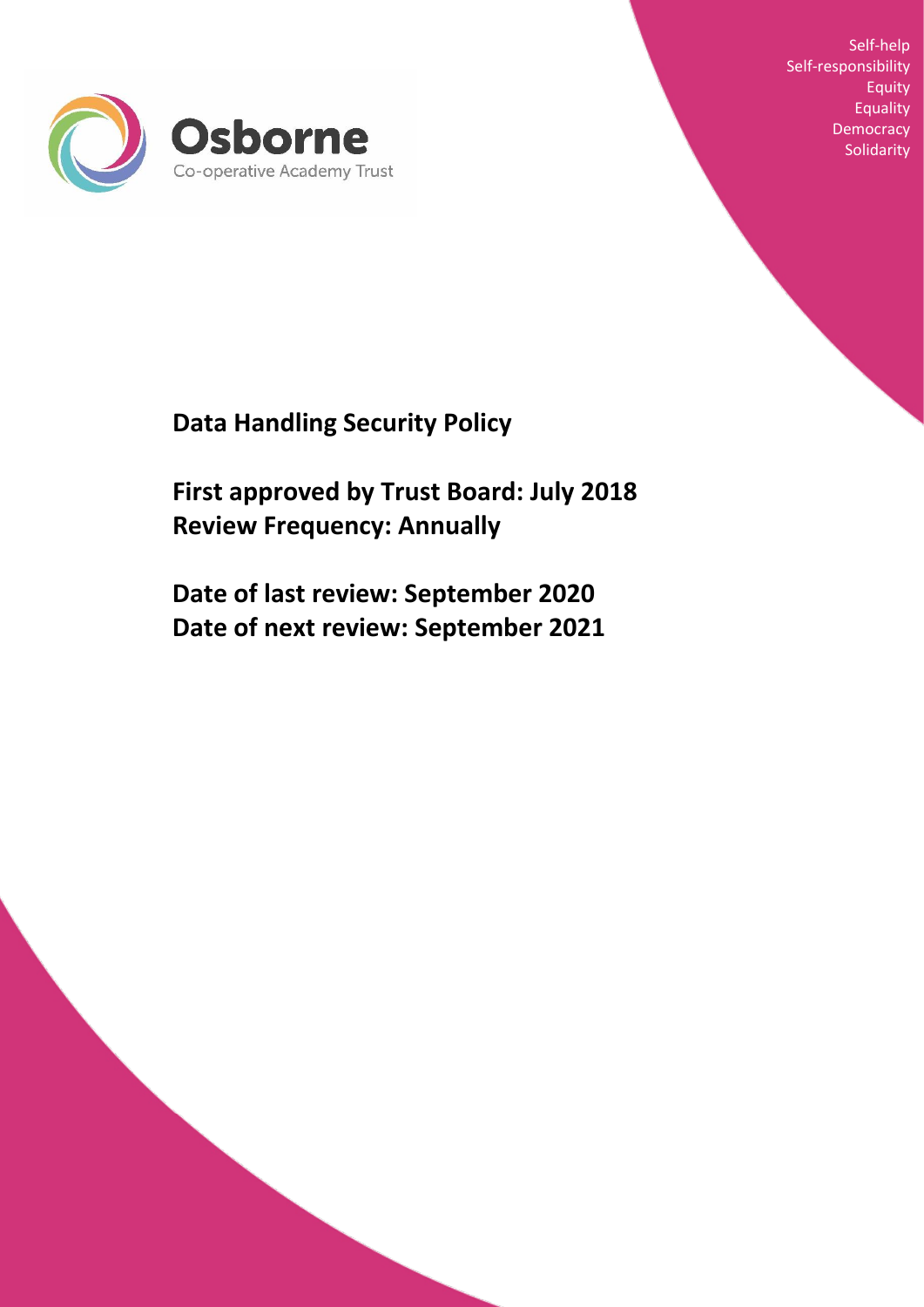#### **Version Control**

| <b>Author/Reviewer</b> | Date Created     | <b>Version</b> | <b>Notes</b>              |
|------------------------|------------------|----------------|---------------------------|
| IGS                    | <b>July 2018</b> | 1.0            |                           |
| IGS/K. Draper          | July 2019        | 2.0            | Additional point 19 added |
| K. Draper              | September 2020   | 2.0            | No amendments             |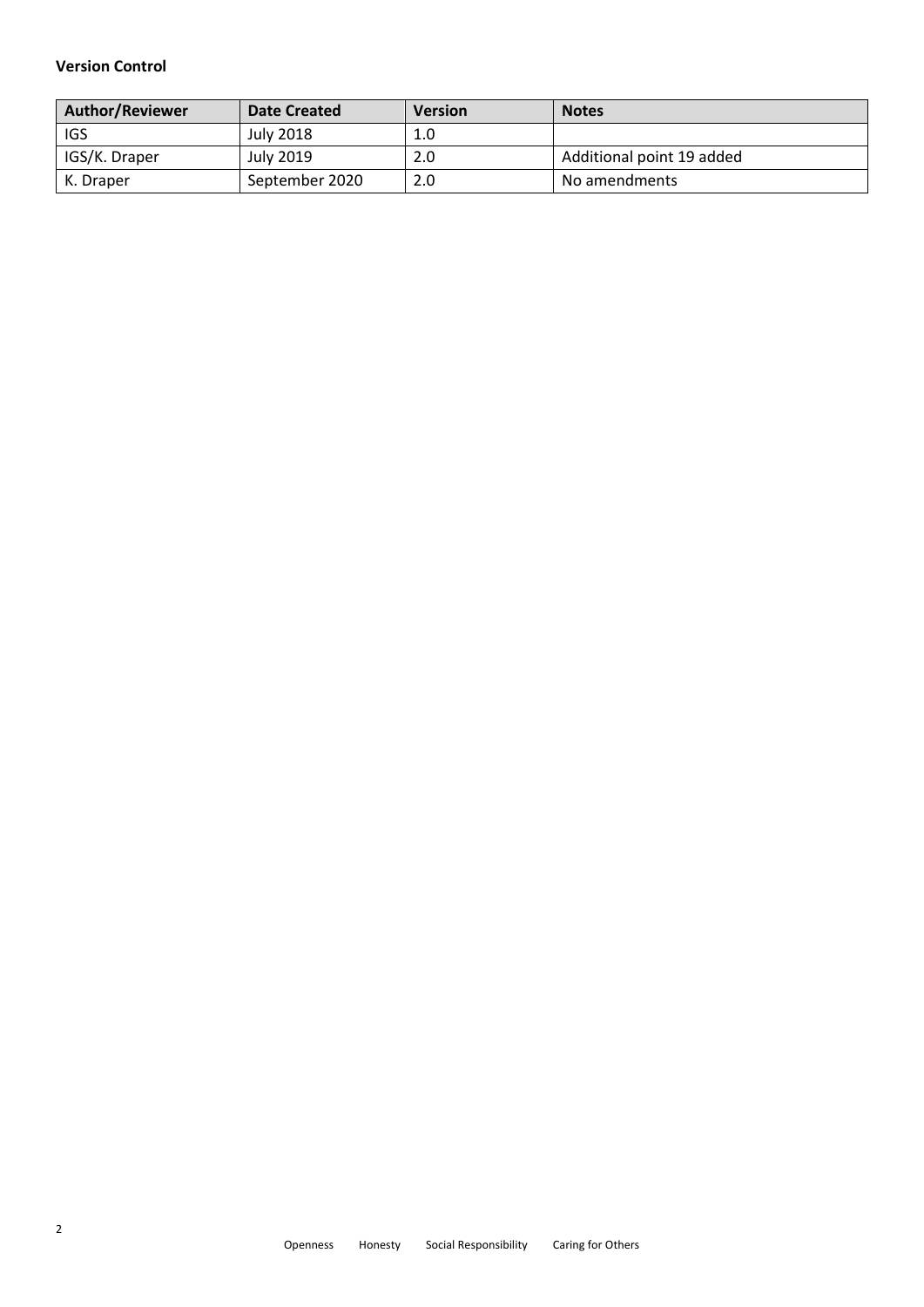#### **Osborne Co-operative Academy Trust**

Osborne Co-operative Academy Trust is a multi-academy trust (MAT) incorporated around the principles and values of the international co-operative movement. These are Equality, Equity, Democracy, Self-help, Self-Responsibility and Solidarity, along with the ethical values of openness, honesty, social responsibility and caring for others. These values and principles underpin all our actions.

Responsibilities for managing IT equipment, removable storage devices and papers, in the office, in transit and at home or other work locations

Policy points are numbered. The numbering corresponds to explanations of 'why?' and 'how?' for each point further down the page.

## **What must I do?**

- 1. *MUST*: You must take **responsibility** for the security of the equipment allocated to you and that is in your custody.
- 2. *MUST:* When you are physically **transporting** our data outside of our premises, on any medium, you must take steps to keep it secure
- 3. *MUST:* You must not leave Official-Sensitive data unattended in a **vehicle** for longer than 10 minutes, and always keep it out of sight
- 4. *MUST*: You must take appropriate steps to secure our data at **home** and other organisations' **premises**
- 5. *MUST:* If working with our data on approved unmanaged equipment, you must **remove** the data when finished
- 6. *MUST:* If you are taking Official-Sensitive information out of the office, this must be **recorded**
- 7. *MUST:* You must make sure that conversations discussing sensitive data are only audible by an **appropriate audience**
- 8. *MUST NOT*: You must not allow anyone **access** to your IT equipment through your IT account
- 9. *MUST NOT:* You must not use any equipment to store our business data that has not been **approved**
- 10. *MUST NOT*: You must not allow unauthorised people to be able to view information on your IT equipment **display**
- 11. *MUST NOT:* You must not save your passwords to any web based system which holds our data in the browser
- 12. *MUST:* You must always use an approved secure method of **disposing** of physical documents and data storage devices
- 13. *MUST*: You must **return** all equipment which has been issued to you by us prior to leaving your employment.
- 14. *MUST*: You must **report** as quickly as possible if your equipment is lost or stolen and assist with any **investigation**
- 15. *MUST*: You must ensure that all security functions are **enabled** on your portable equipment, such as pin codes and password access
- 16. *MUST*: You must keep your portable equipment, **clean and serviceable**, including keeping it charged.
- 17. *MUST NOT*: You must not take any of our equipment **abroad** unless you are traveling in a business capacity with approval.
- 18. *MUST NOT*: You must not give your portable equipment to **another person** if you are not using it.
- 19. *MUST*: You must immediately raise as a security incident any loss, unlawful access or theft of the data we are responsible for.

## **Why must I do it?**

- 1. You are the custodian of the equipment; it is your responsibility to keep it physically secure.
- 2. To prevent any accidental loss (for example papers or removable media accidentally falling out of bags), or theft (by exposing papers or equipment by not securing them properly). Although laptops are encrypted, it is still possible for a motivated criminal with technical knowledge to access data.
- 3. Experience in investigation of thefts at employee homes has shown that if equipment is left in plain view it will be taken, whereas storing away out of sight when not in use results in fewer cases of theft.
- 4. To prevent accidental loss, unauthorised use and theft in your home and whilst in other Organisations' premises
- 5. Data in the browser cache or temporary file storage may be useable by other subsequent users of the same device.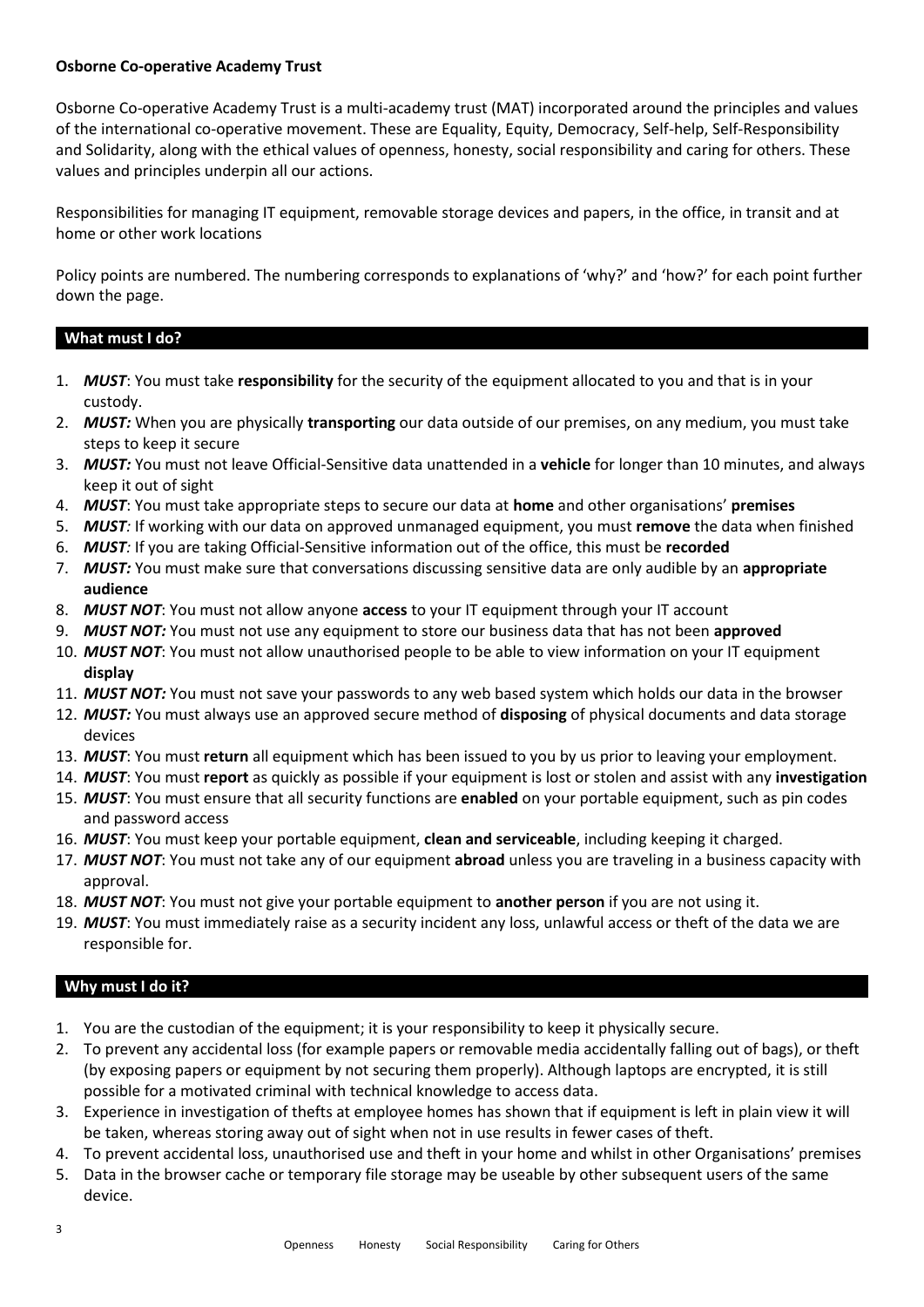- 6. To make sure that others know who has custody of important information at all times
- 7. We have a duty even within our premises to make sure that personal data is only made available to those with the business need to access it. This applies verbally as well as in recorded form.
- 8. All activity on your IT account is assumed to be yours. Logs of activity are maintained. You are accountable for any wrongdoing through your account.
- 9. Equipment purchased through us will have appropriate technical security installed, or will have best practice guidance on how to use the equipment securely
- 10. Unauthorised people may be able to see sensitive information on your screen.
- 11. This introduces the risk of someone who can gain access to your device also getting easy access to the data on your work emails
- 12. Secure destruction processes safeguard the information stored on IT devices and physical documents and prevent data being accessed by unauthorised persons
- 13. Providing such items is costly and represents a data security risk. We reserve the right to treat instances of refusing to return such items as theft.
- 14. This enables to promptly remove data from devices remotely, therefore reducing the risk. Such investigations may lead to disciplinary action, and in extreme circumstances could lead to the service area seeking financial remuneration. Having all the information about a security incident helps us to resolve it quickly and take the appropriate action to manage any risks of information being lost.
- 15. Such measures help keep the device and information available on it secure.
- 16. Correct use and basic maintenance helps us gain best value from the investment we make in our equipment.
- 17. We need to be aware of any risk of using our equipment abroad, especially in countries who do share common legislation to safeguard personal data, and where internet services may expose our devices and therefore our network to malicious threats. There may also be costs involved in replacing equipment which is subject to precautionary measures on your return. The costs of reviewing requests and replacing equipment are not appropriate for instances of employees wanting to use equipment whilst on holiday. Business continuity cover arrangements and delegation should be able to manage instances of leave.
- 18. Portable equipment is asset managed across our estate and assigned to an individual. Being able to accurately evidence who holds what equipment is an important assurance we give to the Information Commissioners Office over our ability to manage our assets and the information available on them.
- 19. Reporting security incidents allows us to manage our risks and ensure that we take step to avoid similar occurrences.

## **How must I do it?**

- 1. By following the points in this policy
- 2. This relates to paper files, phones, laptops and other removable media such as USB memory sticks, discs and external hard drives. Use equipment which reduces physical effort in order to appropriately manage the risk of overloading or forcing a tenuous hold over physical documents which can result in accidental loss of control over the information. Items should not be visible to others; even partially. This means they should be secured within an appropriate bag or other robust container. Laptop bags are suitable, ensuring that zip compartments are closed concealing the contents. Employees frequently needing to transport quantities of information that are too bulky to carry under full control and/or transporting Official-Sensitive data must review with their manager the need for being supplied with wheeled suitcase-style equipment with code locks to further secure the information.
- 3. Items such as paper files, phones, laptops and other removable media left in a vehicle should only be unattended for a short period of time (maximum of 10 minutes for Official-Sensitive information) and must be kept out of sight (not visible to anyone looking in through a vehicle window). Locked in a boot is considered secure for a limited time if it cannot be taken with you when leaving a car.
- 4. Only authorised users (this means people with IT accounts provided by us) can use your IT equipment and only through using their own accounts. It is not acceptable to allow family members or friends to use IT facilities or have access to our information even if you are present. You must also make sure that when IT equipment and hard-copy information is not in use that it is stored securely out of sight. If you are located temporarily in the premises of another organisation or your work requires site visits or entering homes of service users, you must secure IT equipment and hard-copy information. Make sure you understand what information your role allows you to share with partners or service users and limit the information you make available accordingly. Your role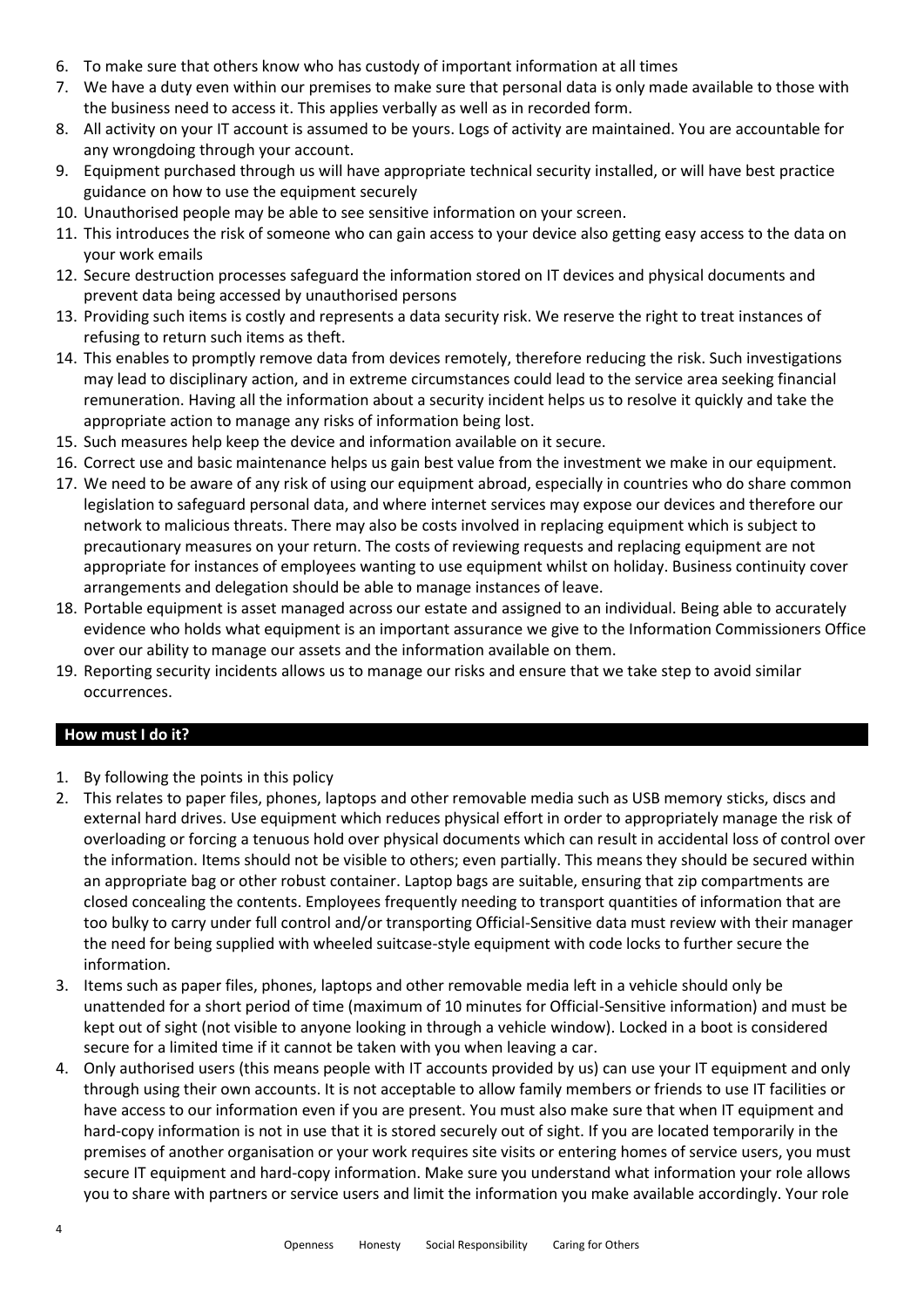may require you to allow someone to have access to your IT device, for example a service user in their home may need to read content on your screen and select options from menus. You must understand the limits of their access requirements and manage this access. If you are located in the premises of another Organisation as a semi-permanent base, it is reasonable to leave our data in your allocated office or team area provided that you have the same level of secure storage for equipment and hard-copy as you would in our buildings. You must get approval for storing our data in premises not managed by us from your manager if the location is anything other than your permanent office base.

- 5. On most systems this can be done by selecting 'public network' when setting up the access. Otherwise it will need to be done manually in the web browser options.
- 6. You should have access to systems or a log which allow you to 'sign-out' or record what information you are taking custody of, when taken, when returned and (if appropriate) why and under whose authority. Where such facilities are available they must be used.
- 7. Most employees who handle Official-Sensitive data will have been located with those of similar roles or be in self-contained spaces. However, there is always the possibility of unauthorised persons being in the vicinity when you may need to discuss sensitive personal data with colleagues near you or over the phone, or display on a screen. You must make sure as the person who is custodian of the information that it is appropriate to discuss or display the information in the circumstances. You must make sure that if you are overhearing or otherwise being exposed to data to which you should not have access, you alert the information custodian to the fact that they are not managing the information appropriately.
- 8. Make sure that you lock your screen at all times if you leave your laptop/ desktop or phone unattended to avoid someone accessing your account without your knowledge. Always supervise and monitor anyone using your device in the strictly limited circumstances where allowing someone access is acceptable (for example a service user in their home may need to read content on your screen and select options from menus).
- 9. This is including but not limited to computers, printers, phones, tablets and cameras. Order equipment through us and follow any conditions of use associated with an exception to policy, and follow any standard instructions that are supplied with the device. Where technically feasible, encryption will be applied to secure the contents of storage devices.
- 10. Ensure that no-one in your vicinity can see and read the screen of your device. This applies to working in public places (such as cafes with Wi-Fi), in partner organisations' offices, and even when hot-desking within our premises when viewing Official-Sensitive data unless you are certain that others around you are allowed to see similar data.
- 11. Do not approve any offer from your device's browser to save your password when logging in to OWA.
- 12. Make use of the facilities for secure disposal of paper documents and IT storage devices.
- 13. Follow a leavers checklist with your manager
- 14. Raise a security incident and inform your manager. Provide any information requested of you by an investigating officer
- 15. Follow the instructions provided to you with your equipment
- 16. Follow the instructions provided to you with your equipment
- 17. Request an exception to policy request have your case considered
- 18. Ensure that any equipment given or received by you is through our processes
- 19. Follow the Security Incidents policy

## **What if I need to do something against the policy?**

If you believe you have a valid business reason for an exception to these policy points, having read and understood the reasons why they are in place, please raise a formal request by contacting Kate Draper, Trust Secretary, email kate.draper@osborne.coop

#### **Document Control**

| Version:       |                                                 |  |
|----------------|-------------------------------------------------|--|
| Date approved: | September 2020                                  |  |
| Approved by:   | <b>Osborne Co-operative Academy Trust Board</b> |  |
| Next review:   | September 2021 (annual review)                  |  |